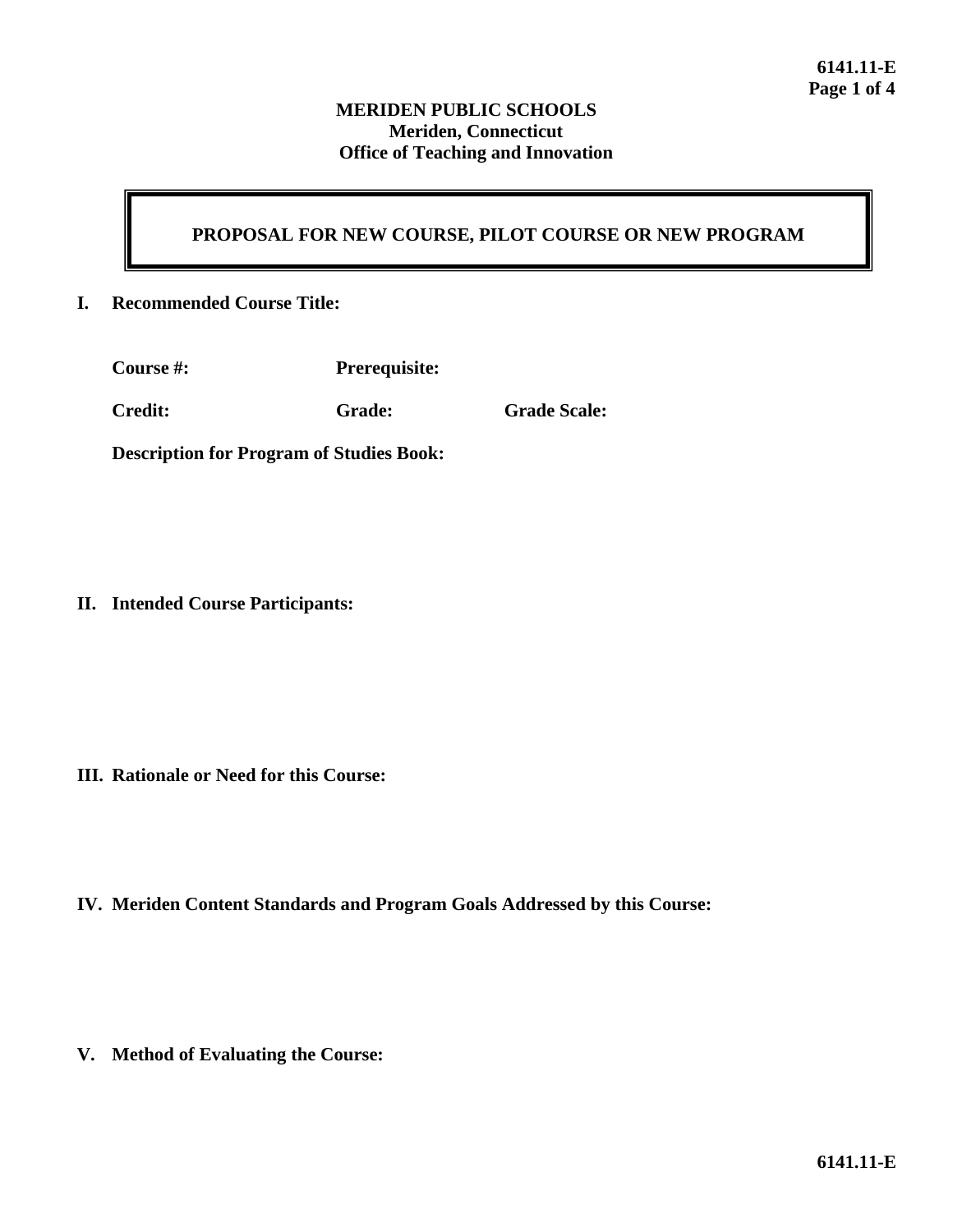## **PROPOSAL FOR NEW COURSE, PILOT COURSE OR NEW PROGRAM**

**VI. Implementation Plan and Timeline:**

**VII. Estimated Cost:\_\_\_\_\_\_\_\_\_\_\_\_\_\_\_\_\_\_\_\_\_\_\_\_\_\_\_\_\_\_\_\_\_\_\_\_\_\_\_\_\_\_\_\_\_\_\_\_\_\_\_\_\_\_\_\_\_\_\_\_\_\_\_\_\_**

**Textbook (if applicable): \_\_\_\_\_\_\_\_\_\_\_\_\_\_\_\_\_\_\_\_\_\_\_\_\_\_\_\_\_\_\_\_\_\_\_\_\_\_\_\_\_\_\_\_\_\_\_\_\_\_\_\_\_\_\_\_\_**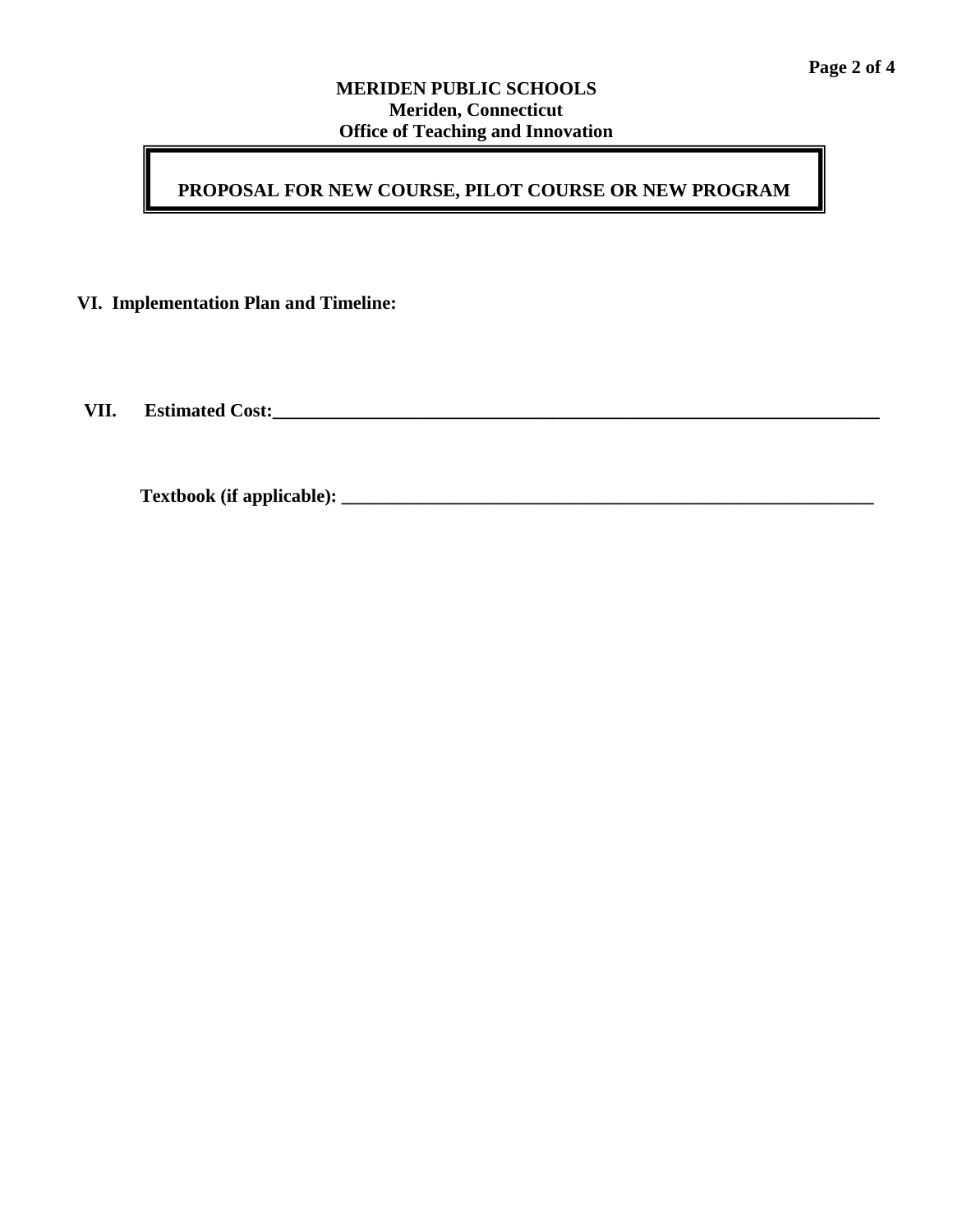### **PROPOSAL FOR NEW COURSE, PILOT COURSE OR NEW PROGRAM PRINCIPAL/DEPARTMENT LEADER SIGNATURE SHEET**

I have reviewed the proposed pilot course and the proposed course meets the National Standards. It is now ready for submission to the Director of Teaching and Innovation for approval.

| Maloney High School Principal Signature      | Date |
|----------------------------------------------|------|
|                                              |      |
| <b>Platt High School Principal Signature</b> | Date |
|                                              |      |
| Maloney Department Leader Signature          | Date |
|                                              |      |
| <b>Platt Department Leader Signature</b>     | Date |